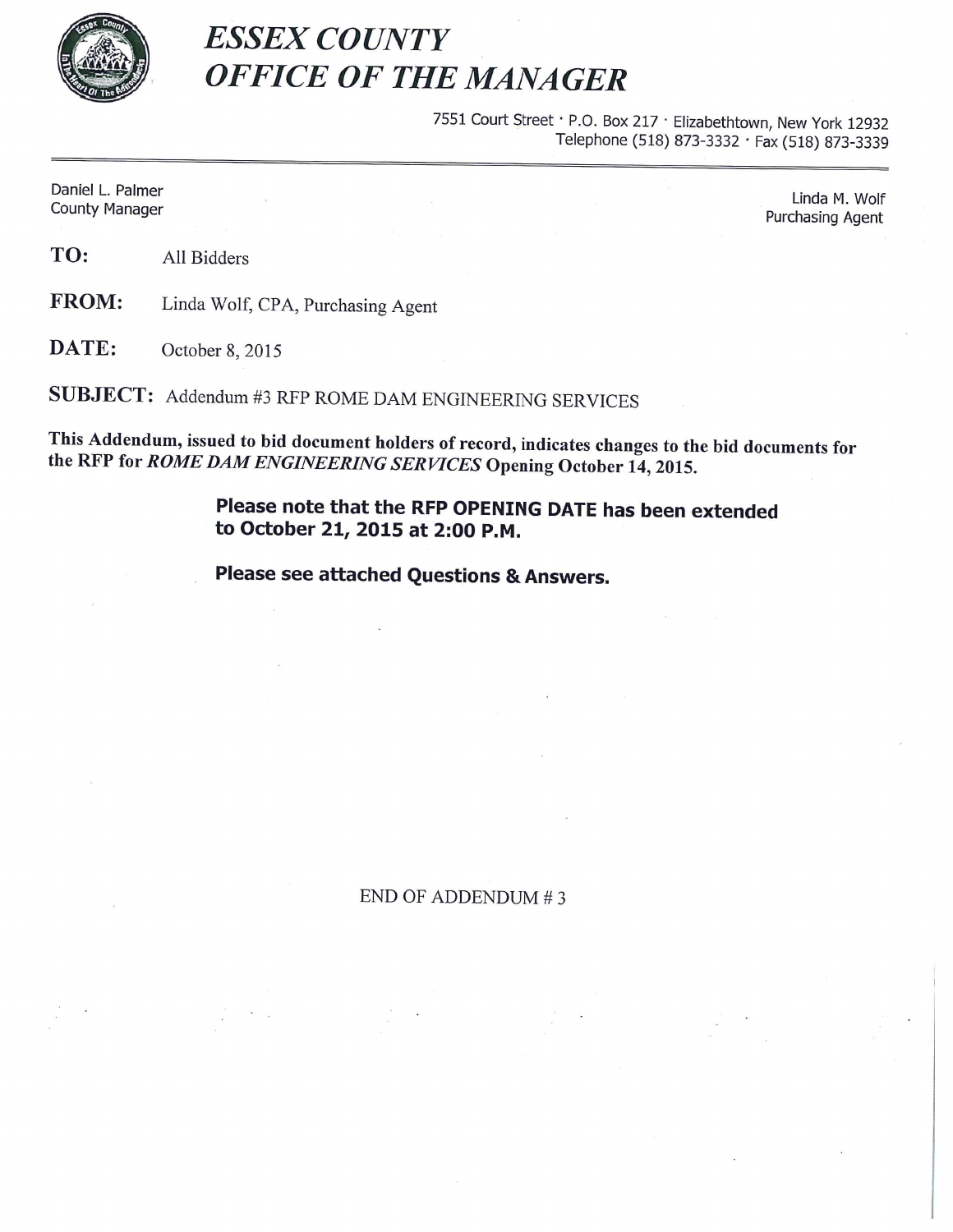|   | <b>Questions</b>                                                                                                                                                                                                                                                | <b>Answers</b>                                                                                                                                                                                                                                                                                                                                                                                                                                                                                                                                                                                                                                                                                                                      |
|---|-----------------------------------------------------------------------------------------------------------------------------------------------------------------------------------------------------------------------------------------------------------------|-------------------------------------------------------------------------------------------------------------------------------------------------------------------------------------------------------------------------------------------------------------------------------------------------------------------------------------------------------------------------------------------------------------------------------------------------------------------------------------------------------------------------------------------------------------------------------------------------------------------------------------------------------------------------------------------------------------------------------------|
|   | Task 4.6 and 4.7 are more in line with evaluations that are<br>conducted if the dam remains. Is the town including these tasks in<br>$1$ case dam removal is not a feasible alternative?                                                                        | Task 4.6 and 4.7 have to be completed in the report. Those items will assist the community in selecting a<br>desired alternatives Dam safety - 4.6 may be better written - Perform hydrogic and hydraulic analysis<br>requied for alterntive(s) presented. - ie - review of ability to pass spillway design flood, stability<br>assessment, etc. If the dam is to remain then an EA will be required to demostrate the dam meets<br>safety criteria. - 4.7 - Inundation mapping for sunny day and flood scenerio - is this to verify hazard<br>class, or for Emergency Action Plan (EAP) needs if required for the selected alternative - This is<br>unnecessary (4.7) for the existing dam configuration, if dam is to be removed. |
|   | Relative to the Existing Conditions Plan, what is the geographic<br>extent of the planimetrics. More specifically, penstocks are located<br>below the dam. If dam removal occurs, are the penstocks and<br>other features besides the dam being removed?        | The report is to develop dam removal alternatives and all components connected to the structure                                                                                                                                                                                                                                                                                                                                                                                                                                                                                                                                                                                                                                     |
| 3 | When was last dam inspection?                                                                                                                                                                                                                                   | Addendum #1 included the Dam inspection.                                                                                                                                                                                                                                                                                                                                                                                                                                                                                                                                                                                                                                                                                            |
|   | Will all files at DEC and Town on the dam be sent out?<br>41                                                                                                                                                                                                    | Addendum #1 was released which included documents from the DEC. No other documents will be<br>released. - There are additional documents in our file that can be made available to the engineer<br>awarded the project, if requested, however these documents are historical in nature and were judged<br>margnially or not relevant to the project.                                                                                                                                                                                                                                                                                                                                                                                |
|   | Please clarify exactly what you would like scope and fee proposal                                                                                                                                                                                               | Provide a fee proposal for tasks 1-6                                                                                                                                                                                                                                                                                                                                                                                                                                                                                                                                                                                                                                                                                                |
|   | 5 on. Include alternates? Task 6 design?                                                                                                                                                                                                                        |                                                                                                                                                                                                                                                                                                                                                                                                                                                                                                                                                                                                                                                                                                                                     |
| 6 | Is there any sediment data available for the impounded material?                                                                                                                                                                                                | There is no existing sediment data                                                                                                                                                                                                                                                                                                                                                                                                                                                                                                                                                                                                                                                                                                  |
|   | What information exists regarding river flow, elevations,<br>inundation, etc. in the Ausable West Branch during Hurricane<br>7 Irene?                                                                                                                           | Irene was deemed a 500 year flood event. It will be the consultants resonsibility to retain information<br>created by outside agencies                                                                                                                                                                                                                                                                                                                                                                                                                                                                                                                                                                                              |
|   | Has an inspection of the dam been performed to assess pre-Irene<br>and post-Irene conditions? What damage exists as a result of<br>8 Hurricane Irene? Do any engineers inspections currently exist?                                                             | <b>No</b>                                                                                                                                                                                                                                                                                                                                                                                                                                                                                                                                                                                                                                                                                                                           |
|   | 9 What existing information/documentation is available for the dam?                                                                                                                                                                                             | The County does not have any inspection data                                                                                                                                                                                                                                                                                                                                                                                                                                                                                                                                                                                                                                                                                        |
|   | Are there Drawings, DEC inspection reports, flood/inundation<br>10 mapping, etc.?                                                                                                                                                                               | DEC provided a DEC inspection in Addendum 1                                                                                                                                                                                                                                                                                                                                                                                                                                                                                                                                                                                                                                                                                         |
|   | It appears that an FIS was completed in 2002. What type of<br>mapping was used to collect information and complete this<br>hydraulic analysis? (was LIDAR used?) Are there any updates to<br>11 mapping (i.e. has recent LIDAR been flown?) or to the 2002 FIS? | The County has no updated mapping. Lidar was not used                                                                                                                                                                                                                                                                                                                                                                                                                                                                                                                                                                                                                                                                               |
|   | Who is HGA consultants and how are they involved? What is their<br>12 role/responsibility?                                                                                                                                                                      | HGA is assisting the state in administering the funding                                                                                                                                                                                                                                                                                                                                                                                                                                                                                                                                                                                                                                                                             |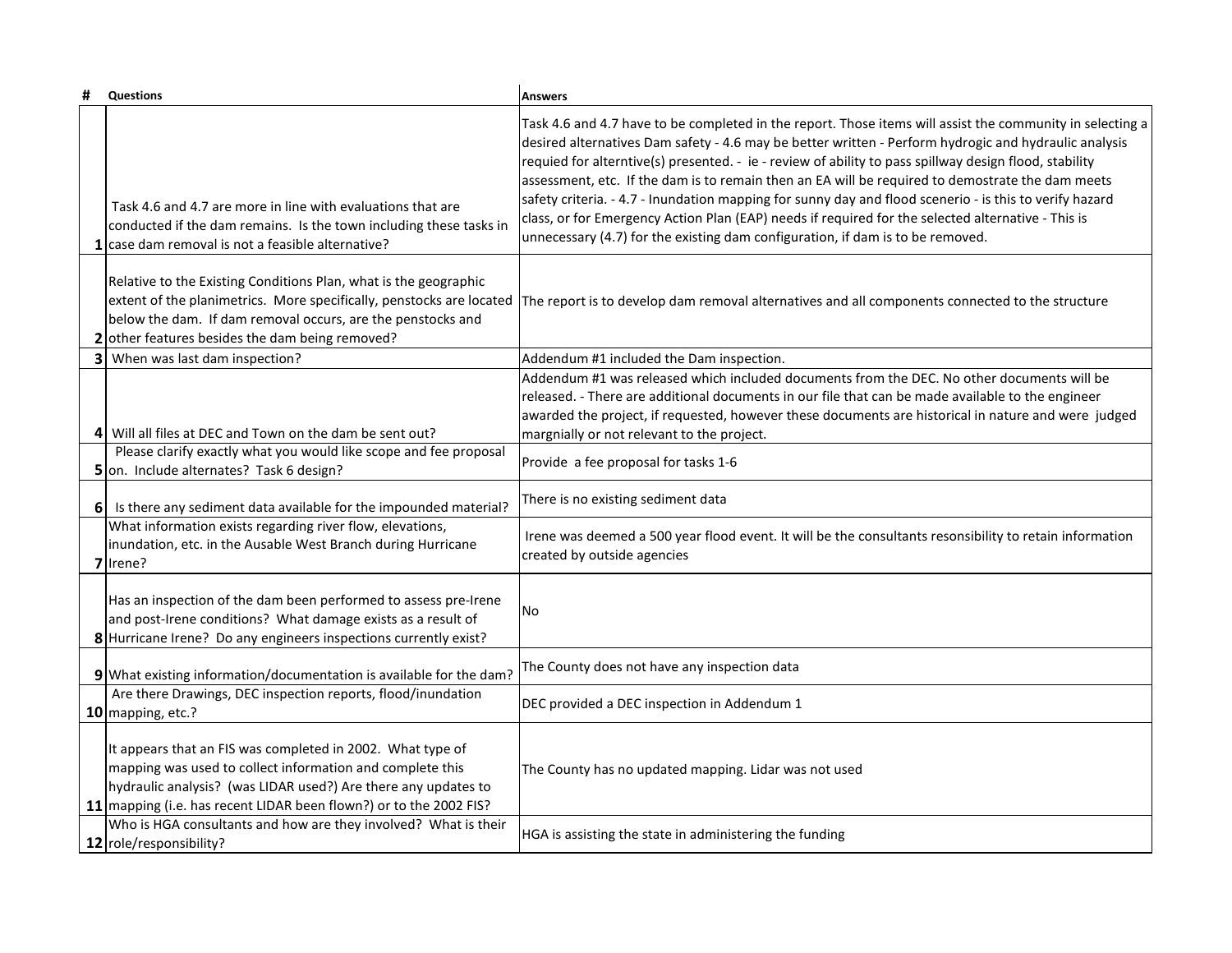| Does Essex County anticipate the need for the Consultant to<br>support grant reporting/assistance? Is there a time limitation for | We expect the chosen consultant to be capable of grant compliance but the county will administer the   |
|-----------------------------------------------------------------------------------------------------------------------------------|--------------------------------------------------------------------------------------------------------|
| 13 completing this work to receive funding?                                                                                       | project                                                                                                |
| Does information exist on the river profile before the dam was                                                                    |                                                                                                        |
| 14 constructed?                                                                                                                   | The County does not have this information                                                              |
| What are the timeline/schedule constraints associated with this                                                                   |                                                                                                        |
| project? Contract Development is targeted for November 30:                                                                        | Technical proposal content is required to have an appropriate timeline detailing major project         |
| survey, sediment studies, biological studies may not be feasible                                                                  | milestones                                                                                             |
| 15 during winter months.                                                                                                          |                                                                                                        |
| 16 How is water controlled upstream of dam?                                                                                       | There are no known upstream water control measures in the immediate upstream area                      |
| When collecting data in and around the dam, and working in the                                                                    |                                                                                                        |
| river; is there a requirement to maintain a minimum flow rate in                                                                  | This will be determined in the design and permitting phase                                             |
| 17 the river?                                                                                                                     |                                                                                                        |
| Is it correct to assume that the forms and certificates                                                                           |                                                                                                        |
| noted/included in the RFP Appendices I.e., county vendor                                                                          | All forms are required. No exceptions. Proposals that do not include all required forms will be deemed |
| responsibility form, non-collusive bidding certification, insurance                                                               | incomplete                                                                                             |
| certificates, etc. are not required to be submitted with the                                                                      |                                                                                                        |
| 18 proposal?                                                                                                                      |                                                                                                        |
| For bridge crossings upstream and downstream within 3-5 miles of                                                                  |                                                                                                        |
| the project site: does survey information exist for these bridges,                                                                |                                                                                                        |
| assessment for scour, etc.? What as-built information exists for                                                                  | The County does not have any of this information                                                       |
| these bridges? Have any bridges been removed since the 2002                                                                       |                                                                                                        |
| $19$ FIS?                                                                                                                         |                                                                                                        |
| We anticipate that concerns regarding fish, wildlife, and river                                                                   |                                                                                                        |
| ecology should be considered during this phase of work with some                                                                  |                                                                                                        |
| of the options, but this work is not directly stipulated by the                                                                   | Environmental Impacts should be addressed when providing alternatives                                  |
| Owner. Please confirm that bidders shall follow all state and                                                                     |                                                                                                        |
| 20 federal laws regarding environmental impacts of all options.                                                                   |                                                                                                        |
| Has a SEQR been conducted or started? Has it been determined                                                                      |                                                                                                        |
| 21 that it's needed?                                                                                                              | No. SEQRA cannot be conducted without a project scope                                                  |
|                                                                                                                                   |                                                                                                        |
| Is a sediment transport analysis required as part of the hydraulic                                                                | Yes                                                                                                    |
| 22 study, based on the findings determined on the sediment testing?                                                               |                                                                                                        |
|                                                                                                                                   |                                                                                                        |
| Part 3 of the RFP appears to be boiler plate verbiage included with                                                               |                                                                                                        |
| wide range of RFP types. Should we expect to identify labor hours                                                                 | All items listed are applicable                                                                        |
| and costs for all tasks/work identified in this section relating to                                                               |                                                                                                        |
| 'Engineer/Consultant'? If not, please identify the parameters of this                                                             |                                                                                                        |
| 23 section that are specifically applicable to this RFP.                                                                          |                                                                                                        |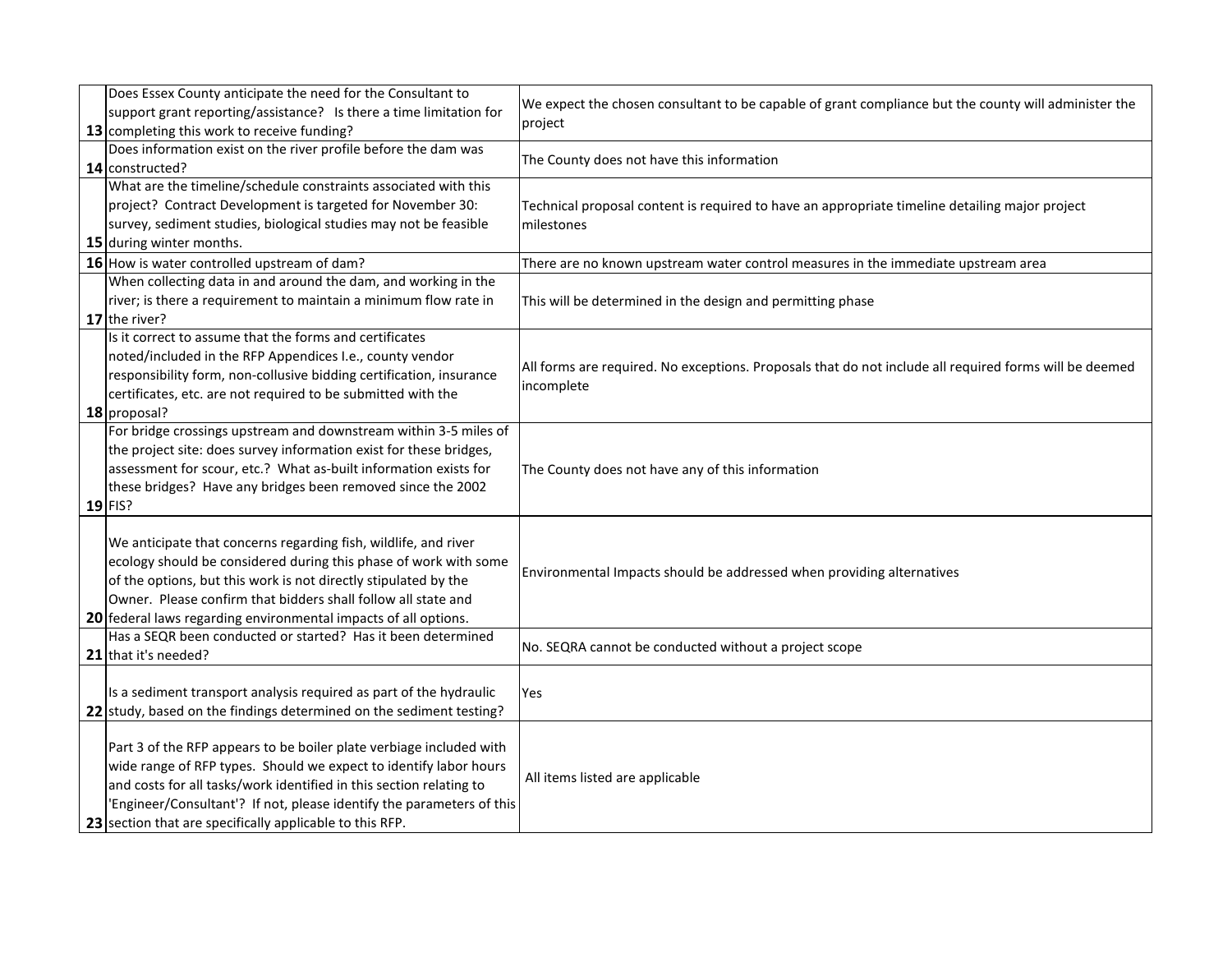| Please confirm that construction phase services: i.e., bidding,          |                                                                                                            |
|--------------------------------------------------------------------------|------------------------------------------------------------------------------------------------------------|
| contractor support services, construction oversight, answering RFI's     | Construction phase services are required as listed in Part 3, Item #6                                      |
| 24 is excluded from this phase of work.                                  |                                                                                                            |
| Pertaining to the Engineer/Consultant; please quantify a number of       |                                                                                                            |
| 25 meetings that bidders should propose costs for.                       | Meetings will be once a month until the project is complete                                                |
| Has the Adirondack Park Agency (APA) been notified of this               | There are no plans to be put in front of the APA at this time. Permitting is a task requirement within the |
| 26 project? Is the APA aware of the potential options?                   | <b>RFP</b>                                                                                                 |
|                                                                          |                                                                                                            |
| Regarding task 6.1 - alternatives, design criteria, and suggested        |                                                                                                            |
| options won't be established until after the feasibility report is       | Provide a fee proposal for tasks 1-6                                                                       |
| presented and discussed. Are consultants expected to price a final       |                                                                                                            |
| 27 design package during this phase of the proposal?                     |                                                                                                            |
| Is the consultant preparing all documentation and application            |                                                                                                            |
| information related to permits during the initial phases of this         | Yes, the consultant is expected to acquire all permits                                                     |
| project? Or is this scope expected to occur during the final             |                                                                                                            |
| 28 engineering (task 6.1) phase of the project?                          |                                                                                                            |
| The proposal lists a contract development date of November 30,           |                                                                                                            |
| 2015. For scheduling purposes, what date is the notice to proceed        | Notice to Proceed is expected to be November 30th 2015                                                     |
| 29 anticipated?                                                          |                                                                                                            |
|                                                                          |                                                                                                            |
| Under Technical Proposal Content, Section 4, Management and              | Yes, the staff loading bypass chart showing time allocated by task. Hourly wage rates and total labor      |
| Staffing, the section requests a staffing plan that includes " a staff   |                                                                                                            |
| loading-by-task chart showing individual time allocated by task,         | charges should be included in cost proposal only.                                                          |
| hourly wage rates and total labor charges". Below that section is a      |                                                                                                            |
| statement "NO DOLLARS SHOULD BE INCLUDED IN THE TECHNICAL                |                                                                                                            |
| 30 PROPOSAL". These statements are conflicting. Please clarify.          |                                                                                                            |
| In the allocation of responsibilities section, the first item listed for |                                                                                                            |
| the engineer/consultant includes participation in public meetings        |                                                                                                            |
| and public hearings. Please clarify what public presentations and        | Meetings will be once a month until the project is complete                                                |
| hearings anticipated for this project (number of meetings, timing,       |                                                                                                            |
| 31 duration, etc.).                                                      |                                                                                                            |
| As a public project for which construction is anticipated, we            |                                                                                                            |
| understand that payment of prevailing wages for all work                 | Yes                                                                                                        |
| 32 performed by surveyors are required. Please confirm.                  |                                                                                                            |
| Task 2.1 Do you anticipate land acquisitions? This will determine if a   |                                                                                                            |
| full blown ROW/Property Line survey is needed to establish               | Desired alternative will determine if acquisition or easements are necessary                               |
| 33 property lines.                                                       |                                                                                                            |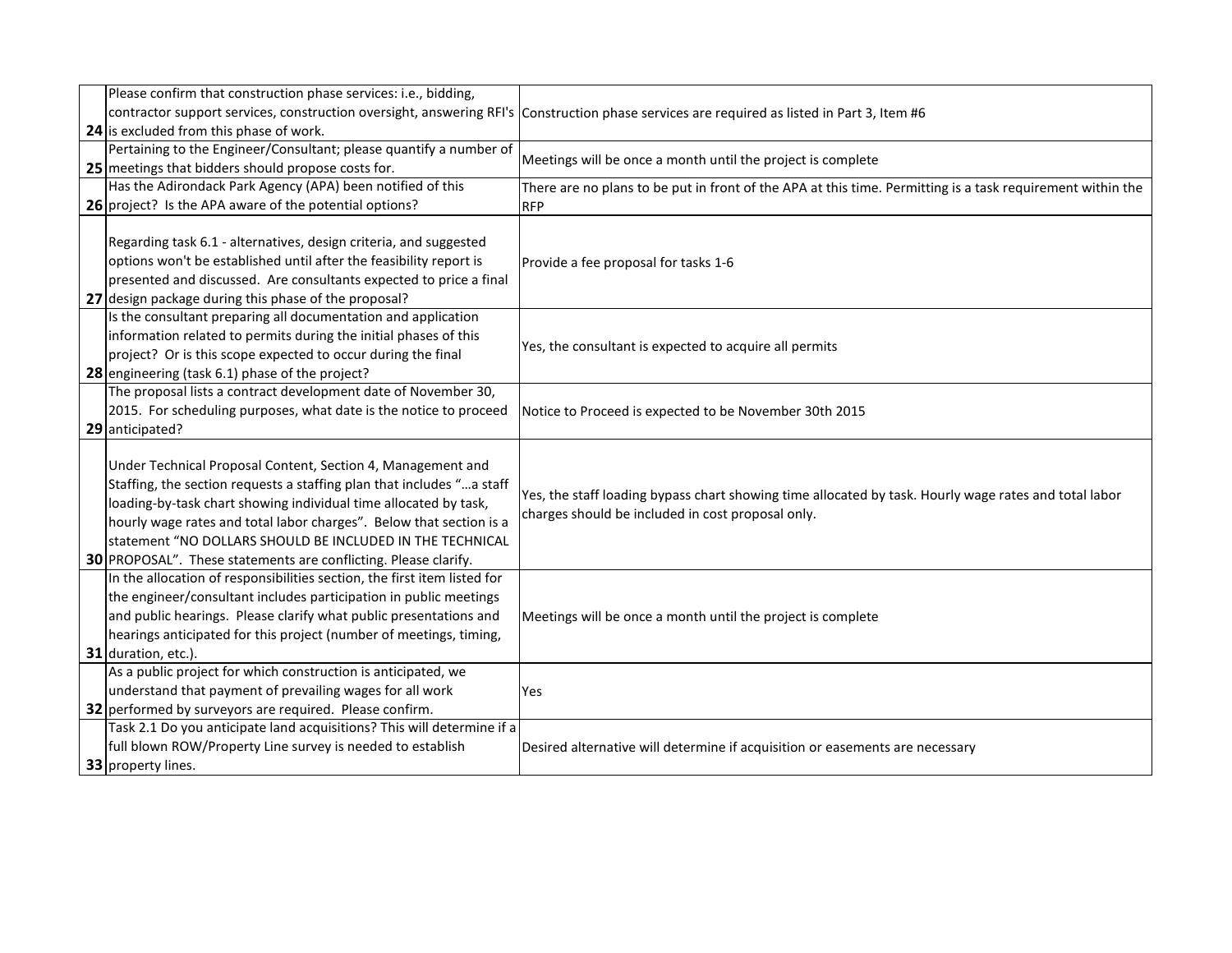|    | Task 2.4 of the Scope of Services restricts the deed and title search<br>to "the dam sites and impoundment-abutting properties. However,<br>on the field visit, it was mentioned that the ownership of lands<br>downstream of the dam (this was specifically mentioned at the<br>downstream pedestrian bridge crossing) is unclear. Please clarify<br>the extent of the lands included in this task as well as how far back<br>34 in time is this title search required to go? | 40 year abstract and title                                                                                                                                                                          |
|----|--------------------------------------------------------------------------------------------------------------------------------------------------------------------------------------------------------------------------------------------------------------------------------------------------------------------------------------------------------------------------------------------------------------------------------------------------------------------------------|-----------------------------------------------------------------------------------------------------------------------------------------------------------------------------------------------------|
|    | Task 2.5 of the Scope of Services states that the generalized<br>guidelines on conducting historic resource reviews for dam removal We have attached it to this addendum<br><b>35</b> projects are attached to the RFP. It was not attached.                                                                                                                                                                                                                                   |                                                                                                                                                                                                     |
|    | Task 2.5 of the Scope of Services states that the Request for Project<br>Review (RPR) will be completed by the New York State Storm<br>36 Recovery Office.                                                                                                                                                                                                                                                                                                                     | The consultant will not be required to complete the RPR. The NYS Office of Storm Recovery will assume<br>that task                                                                                  |
|    | Task. 4.3 of the scope of services requires a scour analysis of<br>infrastructure. Please clarify if this is for the existing conditions due<br>to a dam breach and its downstream effects, or for the partial and<br>complete removals to evaluate potential scour upstream of the<br>37 existing dam, or both.                                                                                                                                                               | The scour analysis is to determine the potential impact that removing the dam will cause on the<br>surrounding infrastructure.                                                                      |
|    | Task 4.5 Scope of Services please clarify if this task is necessary and<br>38 if so, why.                                                                                                                                                                                                                                                                                                                                                                                      | Yes, Task 4.5 has to be completed. This project is a hazard mitigation project which needs to ensure that<br>dam removal will not impact personal property, public infrastructure and risk to life. |
|    | Task 4.7 of the Scope of Services requires inundation mapping for<br>dam failure scenarios (sunny day and flood dam failure scenarios).<br>Confirm that this is for the existing dam and any options that do not<br>entirely remove the dam, or only the present condition and final<br>39 selected alternative?                                                                                                                                                               | Yes it is for the existing dam. Alternatives will be developed utilizing mapping to make make a decision<br>on removal. See above - what is purpose of 4.7?                                         |
| 40 | Task 5.1 of the Scope of Services requires "Alternatives analysis for<br>the removal of the dam structure." Please confirm that this is one<br>alternative for the complete removal of the dam.                                                                                                                                                                                                                                                                                | Complete removal is the desired alternative for the Town. Other alternatives are sought to determine<br>cost effectiveness.                                                                         |